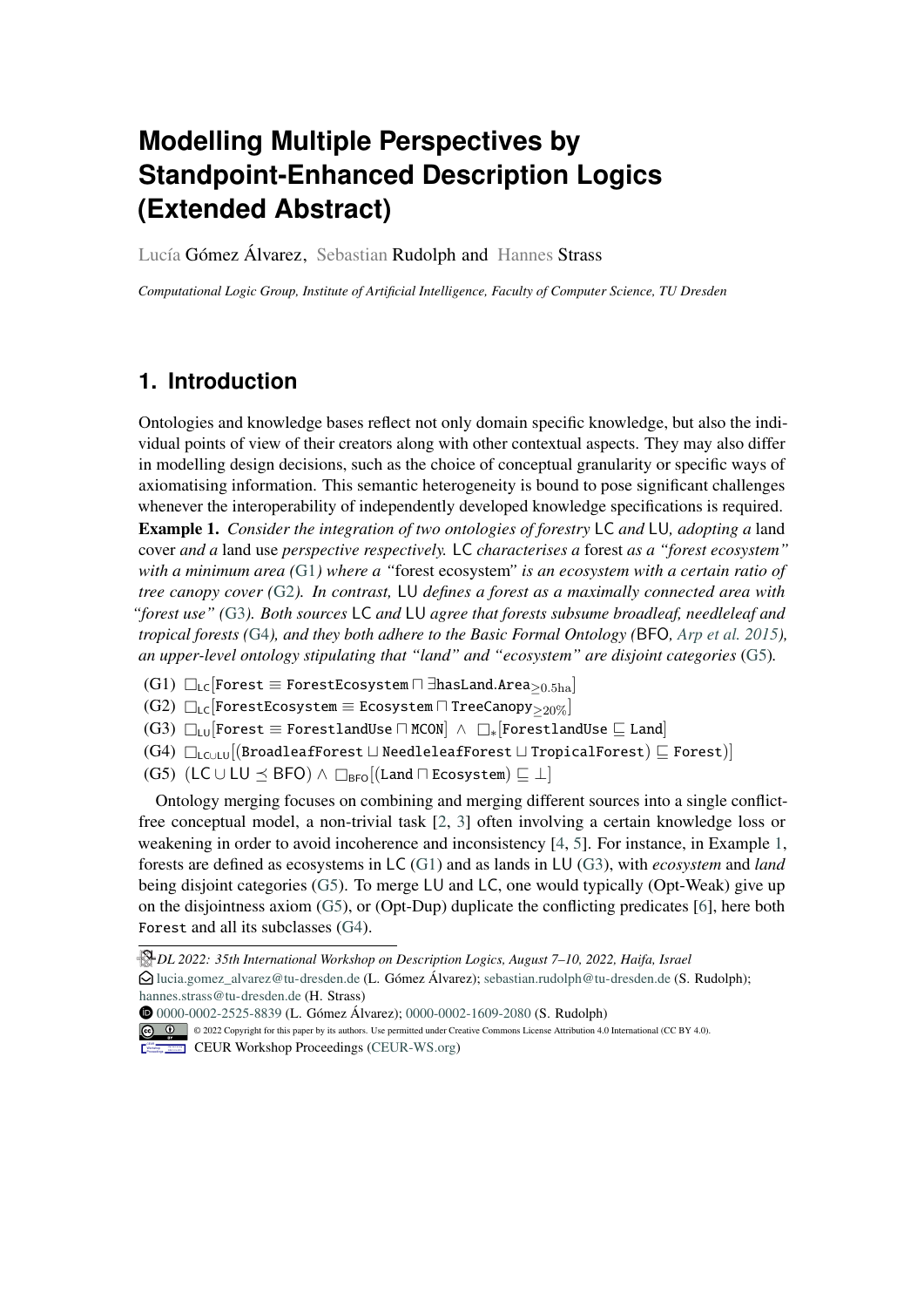As an alternative, we propose Standpoint Logic, a simple, yet versatile generic approach to extend existing KR formalisms by the capability to express domain knowledge relative to diverse, possibly conflicting standpoints.

In multimodal *Standpoint logic* [\[7\]](#page-4-6) propositions of the form  $\Box_s \phi$  and  $\Diamond_s \phi$  express information relative to the *standpoint* s and read, respectively: "according to s, it is *unequivocal/conceivable* that  $\phi$ ". In the semantics, inspired by the theory of supervaluationism [\[8\]](#page-4-7), standpoints are represented by sets of *precisifications* (akin to worlds in possible world semantics), such that  $\Box$ ,  $\phi$ and  $\Diamond$ ,  $\phi$  hold if  $\phi$  is true in all/some of the precisifications in s. This makes the single-modal standpoint logic close to the modal logic K45 [\[9\]](#page-4-8), where the usual Kripke relations can be simplified into sets. Unlike in K45, in standpoint logic this simplification can be carried over to the multi-modal case, and in addition combinations of standpoints are allowed, as in [\(G4\)](#page-0-3).

In spite of its simple syntax and semantics, the language is remarkably versatile; it allows for specifying knowledge relative (a) to a standpoint, e.g. [\(G1\)](#page-0-0), (b) to the global standpoint, denoted by  $\ast$ , e.g. [\(G3\)](#page-0-2), and (c) to set-theoretic combinations of standpoints, e.g. [\(G4\)](#page-0-3). Additional definabe constructs include  $\mathcal{I}_{\text{LCULU}}$ [Forest  $\sqsubseteq$  Land], meaning that, "according to LC ∪ LU, it is *indeterminate* whether land subsumes forest" (with  $\mathcal{I}_s \phi := \Diamond_s \neg \phi \land \Diamond_s \phi$ ). The *sharper* operator  $\preceq$ , used to establish hierarchies of standpoints, can be defined via  $s_1 \preceq s_2 := \Box_{s_1 \setminus s_2}[\top \sqsubseteq \bot]$ . Intuitively,  $s_1 \leq s_2$  expresses that standpoint  $s_1$  inherits the propositions of  $s_2$ , by virtue of " $s_1 \nsubseteq s_2$ " holding for the corresponding sets of precisifications. This is used in the example to "import" background knowledge from the upper-level ontology BFO [\(G5\)](#page-0-4) and it can be used in the axiom  $*\preceq$  (LC ∪ LU) to confine the interest to a given set of standpoints (each precisification must be associated with at least one of those). Natural reasoning tasks over multi-standpoint specifications include gathering unequivocal or undisputed knowledge, determining knowledge that is relative to a standpoint or a set of them, and contrasting the knowledge that can be inferred from different standpoints.

This extended abstract introduces the standpoint-enhanced version of the very expressive description logic  $\mathcal{SRO} \mathcal{IQ} b_s$  (cf. Section [2.2\)](#page-2-0), which is tightly connected to the W3C-standardised ontology language OWL 2 DL. Here, standpoint modalities are allowed only at the axiom level, which – coupled with the semantics of the multi-modal standpoint logic framework – makes it possible to establish a polytime translation from standpoint-enhanced  $\mathcal{SROLQb}_s$  into plain  $\mathcal{SROTQb}_s$  (cf. Section [2.3\)](#page-3-0). By virtue of this result, existing highly optimised OWL reasoners can be used off the shelf to provide reasoning support for ontology languages from the OWL family extended by standpoint modelling.

### 2. Sentential Standpoint- $\mathcal{SROIQ}b_s$

Sentential Standpoint-SROIQ $b_s$  (S<sub>[SROIQb<sub>s</sub>]) adds the standpoint modalities to SROIQb<sub>s</sub> at</sub> the sentence (axiom) level. After an introduction to  $\mathcal{SROLQb}_s$  (Section [2.1\)](#page-2-1), we provide the syntax and semantics of  $\mathbb{S}_{\text{[SRO IQb_s]}}$  (Section [2.2\)](#page-2-0), we state a small model property and finally we present a satisfiability-preserving polynomial translation from  $\mathbb{S}_{[SROIQb_s]}$  into plain  $\mathcal{SROIQb_s}$ (Section [2.3\)](#page-3-0). This provides us with tight complexity results and it paves the way towards practical reasoning in "Standpoint-OWL", since it allows us to use highly optimised OWL 2 DL reasoners.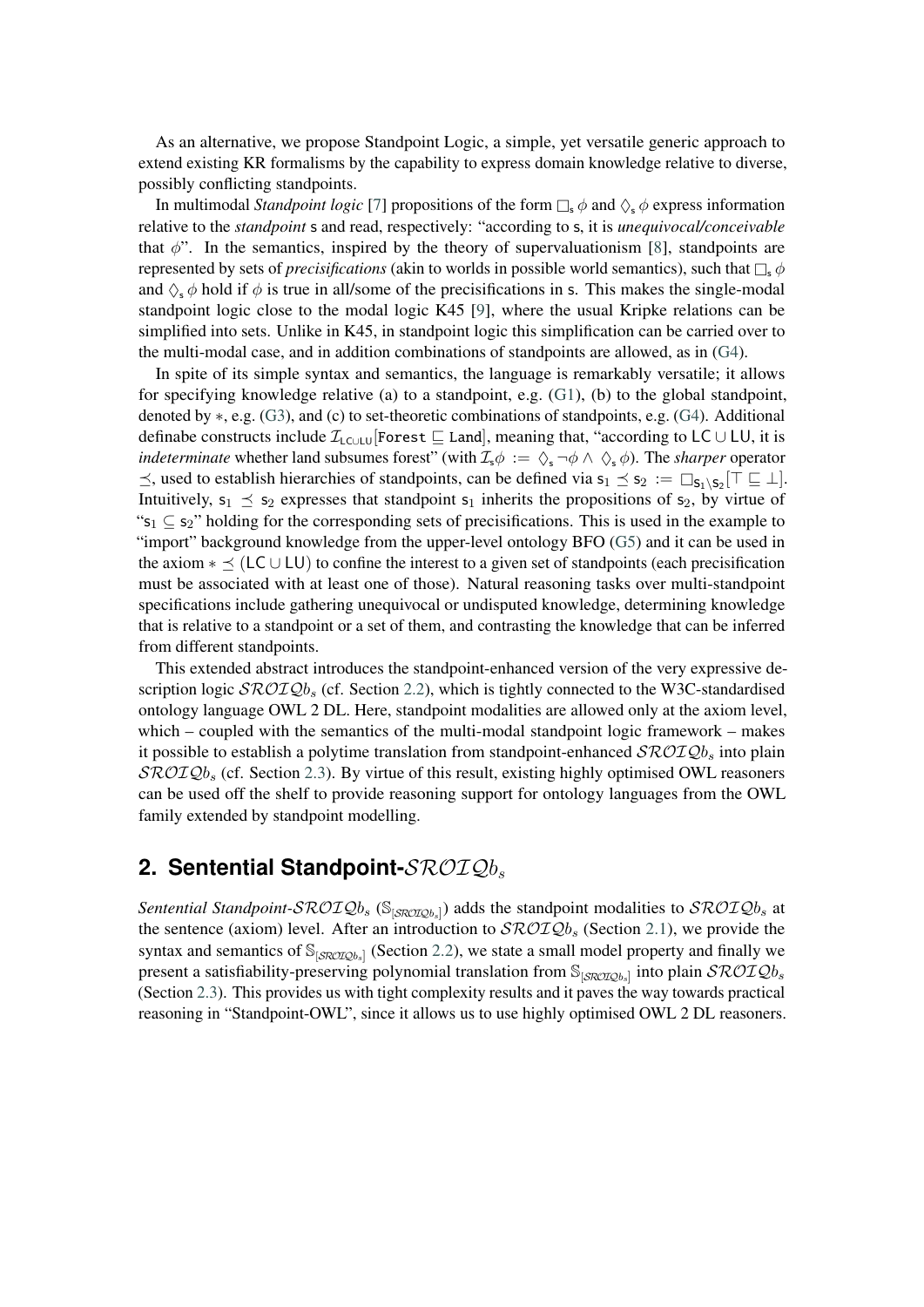#### <span id="page-2-1"></span>2.1.  $\mathcal{SROIO}b$ .

 $\mathcal{SRO}\mathcal{I}\mathcal{Q}\mathcal{b}_s$  is a gentle extension of  $\mathcal{SRO}\mathcal{I}\mathcal{Q}$  [\[10\]](#page-4-9) allowing safe Boolean role expressions over simple roles [\[11\]](#page-4-10). By focusing on the mildly stronger  $\mathcal{SROLQ}b_s$  instead of the more mainstream  $\mathcal{SROIO}$ , we can provide a more coherent and economic presentation, without giving up the good computational properties and the availability of optimised algorithms and tools.

In what follows, let  $N_I$ ,  $N_C$ , and  $N_R$  be finite, mutually disjoint sets called *individual names*, *concept names* and *role names*, respectively.  $N_{\rm R}$  is subdivided into *simple role names*  $N_{\rm R}^{\rm s}$  and *non-simple role names*  $N_{\mathbf{R}}^{\text{ns}}$ , the latter containing the *universal role* u and being strictly ordered by  $\ll$ . We briefly mention that unlike in the original definition of  $\mathcal{SROLQb}_s$ , we fix simplicity of roles and  $\leq$  explicitly upfront, simplifying the presentation without restricting expressivity. Then, let  $\mathcal{R}^s$  be the set of *simple role expressions* such that  $r_1, r_2 ::= s \mid s^- \mid r_1 \cup r_2 \mid r_1 \cap r_2 \mid r_1 \setminus r_2$ , with  $s \in N_R^s$ , and let  $\mathcal{R} = \mathcal{R}^s \cup N_R^{ns}$  be the set of (arbitrary) *role expressions*. The order  $\leq$  is extended to  $R$  by making all elements of  $R^s \le$ -minimal. The syntax and semantics of *concept* and *role expressions* as well as the different types of  $\mathcal{SROLQb}_s$  sentences (called *axioms*) are defined as usual [\[10,](#page-4-9) [11\]](#page-4-10). Finally, any concept expression can be put in NNF, where negation only occurs in front of concept names, nominals, or Self concepts.

#### <span id="page-2-0"></span>**2.2. Sentential Standpoint-**ℛℐ**: Syntax and Semantics**

Given a set S of *standpoint symbols* containing the *universal standpoint* \*, we define the set  $\mathcal{E}_S$ of *standpoint expressions* via  $e_1, e_2 ::= s \mid e_1 \cup e_2 \mid e_1 \cap e_2 \mid e_1 \setminus e_2$ , where  $s \in S$ . Then, the set  $\mathbb{S}_{\text{SROTOb},l}$  of *Sentential Standpoint-SROIQb<sub>s</sub> sentences* is defined inductively over  $\mathcal{E}_{\mathcal{S}}$  and the set of  $\mathcal{SROLQ}b_s$  axioms:

- if  $\mathbf{A} \mathbf{x}$  is a  $\mathcal{SROLQ}b_s$  axiom then  $\mathbf{A} \mathbf{x} \in \mathbb{S}_{[\mathcal{SROLQ}b_s]}$ ,
- if  $\phi, \psi \in \mathbb{S}_{[\text{SROIQb}_s]}$  then  $\neg \phi \in \mathbb{S}_{[\text{SROIQb}_s]}, \phi \land \psi \in \mathbb{S}_{[\text{SROIQb}_s]}$ , and  $\phi \lor \psi \in \mathbb{S}_{[\text{SROIQb}_s]}$ ,
- if  $\phi \in \mathbb{S}_{[\text{SROIQb}_s]}$  and  $e \in \mathcal{E}_{\mathcal{S}}$  then  $\Box_e \phi \in \mathbb{S}_{[\text{SROIQb}_s]}$  and  $\Diamond_e \phi \in \mathbb{S}_{[\text{SROIQb}_s]}$ .

In what follows, we assume that formulas are in SSNF, whereby their modal degree is at most 1. The semantics of sentential Standpoint- $\mathcal{SROTQ}b_s$  is defined by "plugging" the semantics of  $\mathcal{SROLQ}b_s$  axioms into a multi-modal semantics where precisifications replace worlds and the usual set of accessibility relations is replaced by the function  $\sigma$ . Thus, a *Standpoint-SROIQb<sub>s</sub> structure*  $\mathfrak{M}$  is a tuple  $\langle \Delta, \Pi, \sigma, \gamma \rangle$  where (a)  $\Delta$  is a non-empty set, the *domain* of  $\mathfrak{M}$ , (b)  $\Pi$  is the non-empty set of *precisifications*, (c)  $\sigma$  is a function mapping each standpoint symbol to a set of precisifications, with  $\sigma(*) = \Pi$ , and (d)  $\gamma$  is a function mapping each precisification from  $\Pi$  to an ordinary  $\mathcal{SROTQb}_s$  interpretation  $\mathcal{I} = (\Delta, \cdot^{\mathcal{I}})$  composed of the (shared<sup>[1](#page-2-2)</sup>) domain  $\Delta$  and a function  $\cdot^{\mathcal{I}}$  mapping individual names to elements of  $\Delta$ , concept names to subsets of  $\Delta$ , and role names to subsets of  $\Delta \times \Delta$ .

<span id="page-2-3"></span>**Theorem 1.** A sentential Standpoint-SROIQb<sub>s</sub> formula φ is satisfiable iff it has a model with *at most*  $|\phi|$  *precisifications.* 

Theorem [1](#page-2-3) can be shown following a similar method to the propositional case [\[7\]](#page-4-6) because the use of modalities exclusively at the axiom level prevents the interaction between the modal operators and implicit free variables. Proofs can be found in the supplementary material.

<span id="page-2-2"></span><sup>&</sup>lt;sup>1</sup>We adopt the *constant domain assumption*, with which expanding and varying domains can be emulated [\[12\]](#page-4-11).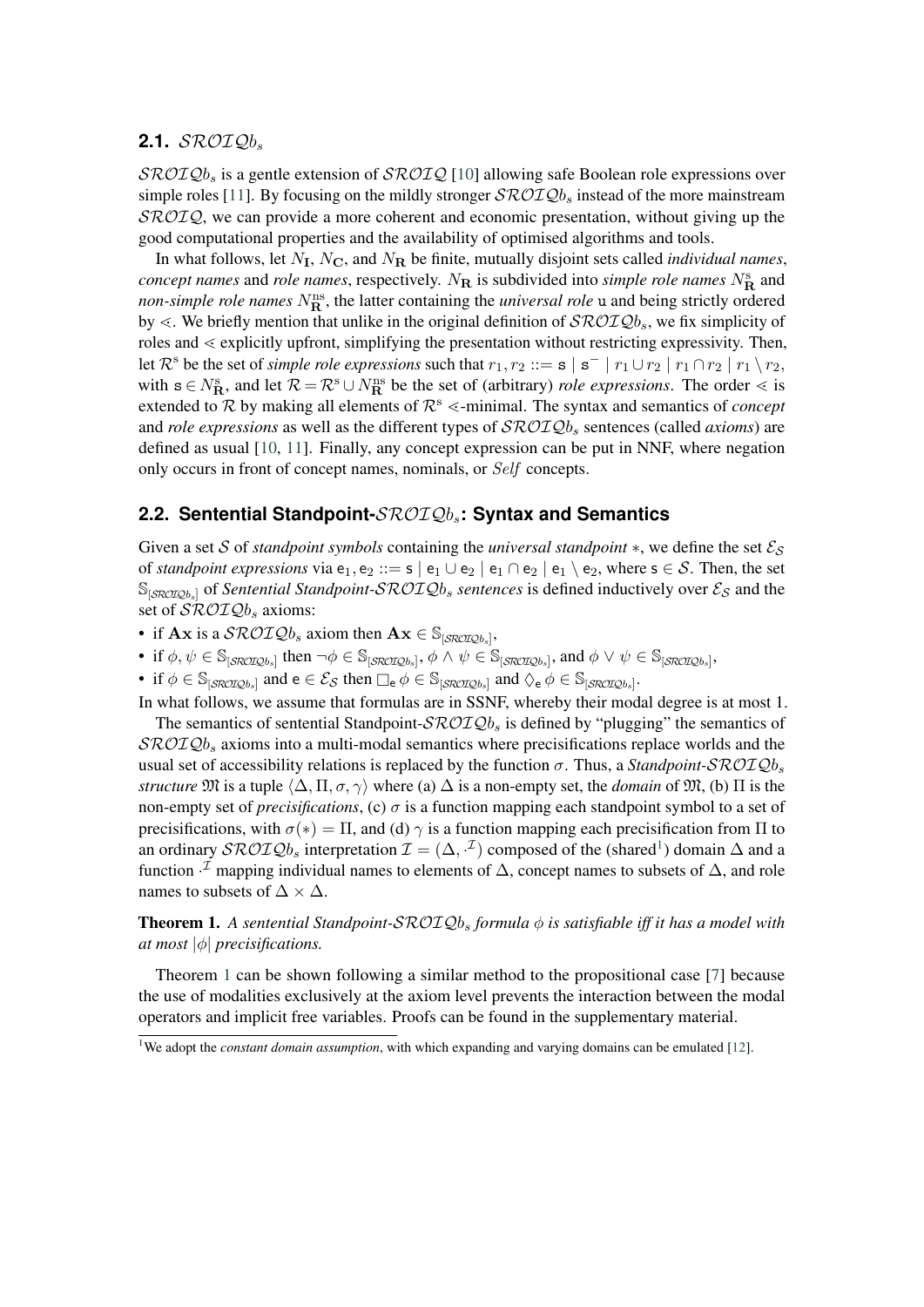#### <span id="page-3-0"></span>2.3. Translation into Plain  $\mathcal{SROIQ}b_s$

To conclude this short paper, we provide a polynomial translation mapping any  $\mathbb{S}_{[\text{SROIQb}_s]}$  sentence  $\phi$  (w.l.o.g. in NNF) to an equisatisfiable set of  $\mathcal{SROLQ}b_s$  axioms. With this, we establish the decidability and complexity of  $\mathbb{S}_{\left[ \mathcal{SRO}\right],\mathcal{Q}_{b_s} \left] }$  and we expose a strategy to support standpoint extensions of languages of the OWL family with off-the-shelf reasoners.

Let  $\Pi_{|\phi|}$  be a set of size  $|\phi|$  (Theorem [1\)](#page-2-3) and our translation's vocabulary  $\mathbb{V}_{[\mathcal{SRO} \mathcal{I} \mathcal{Q} b_s]}(\phi)$  consist of all individual names inside  $\phi$ , plus, for each  $\pi \in \Pi_{|\phi|}$ , the following symbols: a concept name  $A^{\pi}$  for each  $A \in N_{\mathbf{C}}$ ; a simple role name  $\mathbf{s}^{\pi}$  for each  $\mathbf{s} \in N_{\mathbf{R}}^{\mathbf{s}}$ ; non-simple role names  $\mathbf{r}^{\pi}$  and  $\underline{\mathbf{r}}^{\pi}$ for each  $\mathbf{r} \in N^{\text{ns}}_{\mathbf{R}}\setminus\{\mathbf{u}\}\$ ; a simple role name  $\mathbf{s}_{\rho}^{\pi}$  for each unnegated RIA  $\rho$  inside  $\phi$ ; a fresh constant name  $a_p^{\pi}$  for each negated RIA  $\rho$  inside  $\phi$ ; and a concept name  $M_{\pi}^s$  for each  $s \in S$ . The non-simple role names inherit their ordering  $\leq$  from  $N_{\mathbf{R}}^{\text{ns}}$  and we let  $\underline{\mathbf{r}}^{\pi} \leq \mathbf{r}^{\pi}$  for each  $\mathbf{r} \in N_{\mathbf{R}}^{\text{ns}} \setminus \{ \mathbf{u} \}.$ 

The translation  $\text{Tr}(\phi)$  of  $\phi$  is then a set of  $\mathcal{SROLQ}$  axioms defined as follows: First,  $\text{Tr}(\phi)$ contains the RIA  $\underline{\mathbf{r}}^{\pi} \sqsubseteq \mathbf{r}^{\pi}$  for every  $\mathbf{r} \in N^{\text{ns}}_{\mathbf{R}} \setminus \{u\}$  and each  $\pi \in \Pi_{|\phi|}$ . Second, for every unnegated RIA  $\rho$  inside  $\phi$  and each  $\pi \in \Pi_{|\phi|}$ ,  $\text{Tr}(\phi)$  contains the RIA  $BG_{\pi}(\rho)$ , with  $BG_{\pi}$  defined by

$$
\begin{array}{ll}\nr_1 \circ \ldots \circ r_n \sqsubseteq r \mapsto & \mathbf{s}_\rho^\pi \circ r_1^\pi \circ \ldots \circ r_n^\pi \sqsubseteq \underline{\mathbf{r}}^\pi & r_1 \circ \ldots \circ r_n \circ \mathbf{r} \sqsubseteq r \mapsto & \mathbf{s}_\rho^\pi \circ r_1^\pi \circ \ldots \circ r_n^\pi \circ \underline{\mathbf{r}}^\pi \sqsubseteq \underline{\mathbf{r}}^\pi \\
\mathbf{r} \circ r_1 \circ \ldots \circ r_n \sqsubseteq \mathbf{r} \mapsto & \underline{\mathbf{r}}^\pi \circ r_1^\pi \circ \ldots \circ r_n^\pi \circ \mathbf{s}_\rho^\pi \sqsubseteq \underline{\mathbf{r}}^\pi & \mathbf{r} \circ \mathbf{r} \sqsubseteq \mathbf{r} \mapsto & \mathbf{s}_\rho^\pi \circ \underline{\mathbf{r}}^\pi \circ \mathbf{r}^\pi \sqsubseteq \mathbf{r}^\pi,\n\end{array}
$$

whereby the role expression  $r^{\pi}$  is obtained from r by substituting every role name s with  $s^{\pi}$ (except u which remains unaltered). Third and last,  $Tr(\phi)$  contains the GCI

$$
\top \sqsubseteq \prod_{\pi \in \Pi_{|\phi|}} \text{tr}(\pi, \phi) \sqcap \prod_{\pi \in \Pi_{|\phi|}} \forall \mathbf{u}.M_{\pi}^*
$$

where, by inductive definition,

$$
\begin{aligned}\n\text{tr}(\pi, \mathbf{A}\mathbf{x}) &= \text{tr}^+(\pi, \mathbf{A}\mathbf{x}) & \text{tr}(\pi, \psi_1 \vee \psi_2) &= \text{tr}(\pi, \psi_1) \sqcup \text{tr}(\pi, \psi_2) \\
\text{tr}(\pi, \neg \mathbf{A}\mathbf{x}) &= \text{tr}^-(\pi, \mathbf{A}\mathbf{x}) & \text{tr}(\pi', \Box_e \psi) &= \prod_{\pi \in \Pi_{|\phi|}} (\neg \text{tr}_{\mathcal{E}}(\pi, e) \sqcup \text{tr}(\pi, \psi)) \\
\text{tr}(\pi, \psi_1 \wedge \psi_2) &= \text{tr}(\pi, \psi_1) \sqcap \text{tr}(\pi, \psi_2) & \text{tr}(\pi', \Diamond_e \psi) &= \bigsqcup_{\pi \in \Pi_{|\phi|}} (\text{tr}_{\mathcal{E}}(\pi, e) \sqcap \text{tr}(\pi, \psi))\n\end{aligned}
$$

The translation of unnegated and negated  $\mathcal{SROTQ}$  axioms

$$
\mathrm{tr}^+(\pi, \mathcal{C} \sqsubseteq D) = \forall \mathbf{u}.\exists \mathbf{s}_{\rho}^{\pi}.Self
$$
\n
$$
\mathrm{tr}^+(\pi, \mathcal{C} \sqsubseteq D) = \forall \mathbf{u}. (\neg \mathcal{C} \sqcup D)^{\pi}
$$
\n
$$
\mathrm{tr}^+(\pi, \mathcal{C} \sqsubseteq D) = \exists \mathbf{u}. (\{a\} \sqcap C^{\pi})
$$
\n
$$
\mathrm{tr}^+(\pi, \mathcal{C}(a)) = \exists \mathbf{u}. (\{a\} \sqcap C^{\pi})
$$
\n
$$
\mathrm{tr}^+(\pi, \pi(a, b)) = \exists \mathbf{u}. (\{a\} \sqcap \exists \underline{r}^{\pi}. \{b\})
$$
\n
$$
\mathrm{tr}^+(\pi, \pi(a, b)) = \exists \mathbf{u}. (\{a\} \sqcap \exists \underline{r}^{\pi}. \{b\})
$$
\n
$$
\mathrm{tr}^+(\pi, \pi(a, b)) = \exists \mathbf{u}. (\{a\} \sqcap \{b\})
$$
\n
$$
\mathrm{tr}^+(\pi, \pi(a, b)) = \exists \mathbf{u}. (\{a\} \sqcap \{b\})
$$
\n
$$
\mathrm{tr}^-(\pi, \pi(a, b)) = \exists \mathbf{u}. (\{a\} \sqcap \neg b)
$$
\n
$$
\mathrm{tr}^-(\pi, \pi(a, b)) = \exists \mathbf{u}. (\{a\} \sqcap \neg b)
$$
\n
$$
\mathrm{tr}^-(\pi, \pi(a, b)) = \exists \mathbf{u}. (\{a\} \sqcap \neg b)
$$

Therein, for any role expression r, we let r denote r if  $r = r$  is a non-simple role name, and otherwise  $\underline{r} = r$ . Moreover,  $C^{\pi}$  denotes the concept expression that is obtained from C by first transforming it into negation normal form, second replacing concept names A with  $A^{\pi}$  and role expressions r by r<sup> $\pi$ </sup>, and third replacing every  $\exists$ r for non-simple r with  $\exists$ r. Finally, tr $\epsilon$ implements the semantics of standpoint expressions: Each expression  $e \in \mathcal{E}_{\mathcal{S}}$  is transformed into a concept expression  $\text{tr}_{\mathcal{E}}(\pi, e)$  over the vocabulary  $\{M_{\pi}^s | s \in \mathcal{S}, \pi \in \Pi_{|\phi|}\}\$  thus:

$$
\begin{array}{ll}\mathrm{tr}_{\mathcal{E}}(\pi,\mathsf{s})=\forall \mathsf{u}.\mathtt{M}_\pi^\mathsf{s} & \mathrm{tr}_{\mathcal{E}}(\pi,\mathsf{e}_1\cup\mathsf{e}_2)=\mathrm{tr}_{\mathcal{E}}(\pi,\mathsf{e}_1)\sqcup \mathrm{tr}_{\mathcal{E}}(\pi,\mathsf{e}_2)\\ \mathrm{tr}_{\mathcal{E}}(\pi,\mathsf{e}_1\cap\mathsf{e}_2)=\mathrm{tr}_{\mathcal{E}}(\pi,\mathsf{e}_1)\sqcap\mathrm{tr}_{\mathcal{E}}(\pi,\mathsf{e}_2) & \mathrm{tr}_{\mathcal{E}}(\pi,\mathsf{e}_1\setminus\mathsf{e}_2)=\mathrm{tr}_{\mathcal{E}}(\pi,\mathsf{e}_1)\sqcap\lnot\mathrm{tr}_{\mathcal{E}}(\pi,\mathsf{e}_2)\end{array}
$$

With all definitions in place, we obtain the desired result, which concludes the paper.

**Theorem 2.** Given  $\phi \in \mathbb{S}_{[\text{SROID},k]}$ , the set  $\text{Tr}(\phi)$  is a valid  $\text{SROID},$  knowledge base, is *equisatisfiable with*  $\phi$ , *is of polynomial size wrt.*  $\phi$ , *and can be computed in polynomial time.*